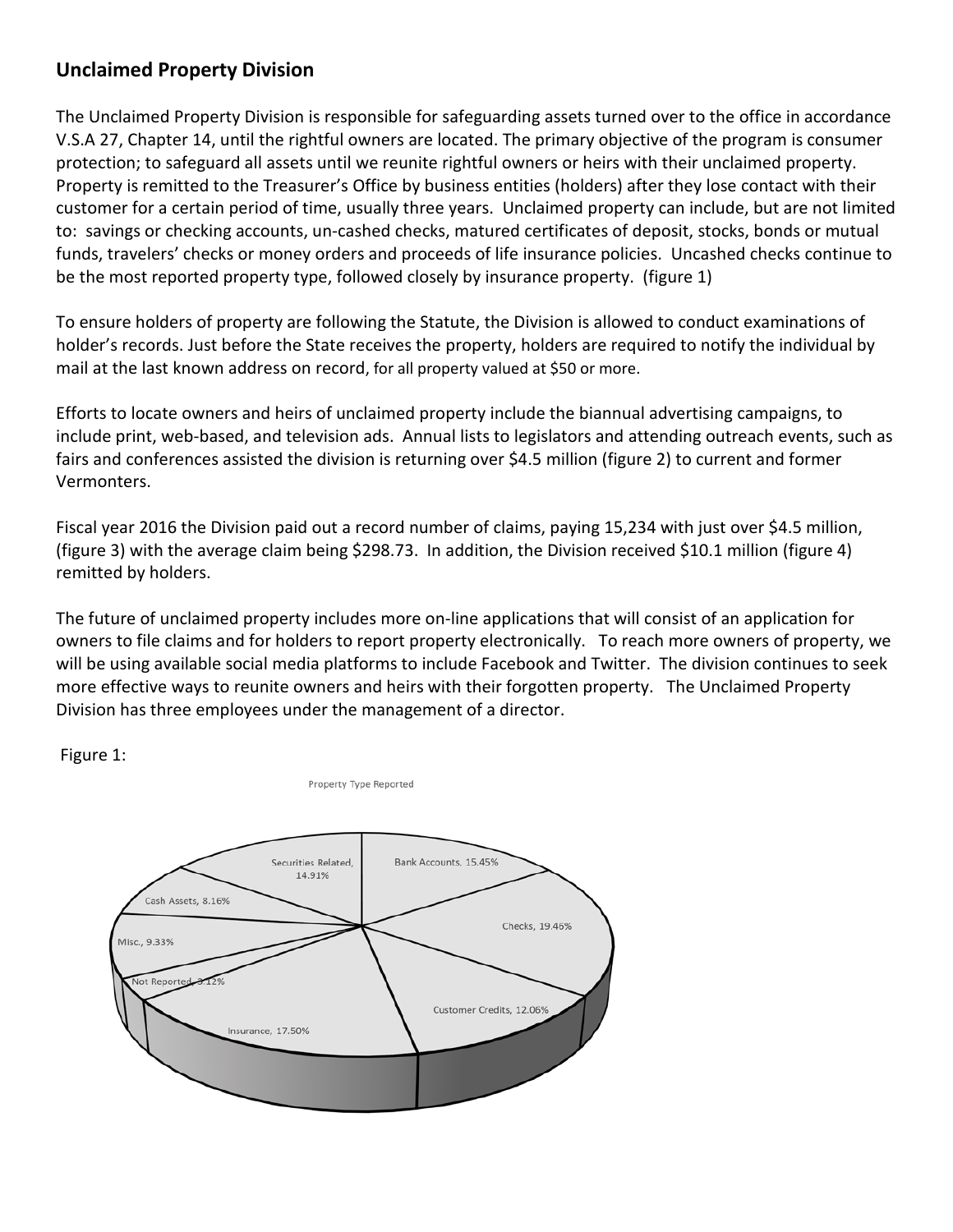



## Figure 3:



\* The amount returned to Vermonters only includes cash and liquidated securities and does not include the value of securities/mutual funds returned to owners in share format.